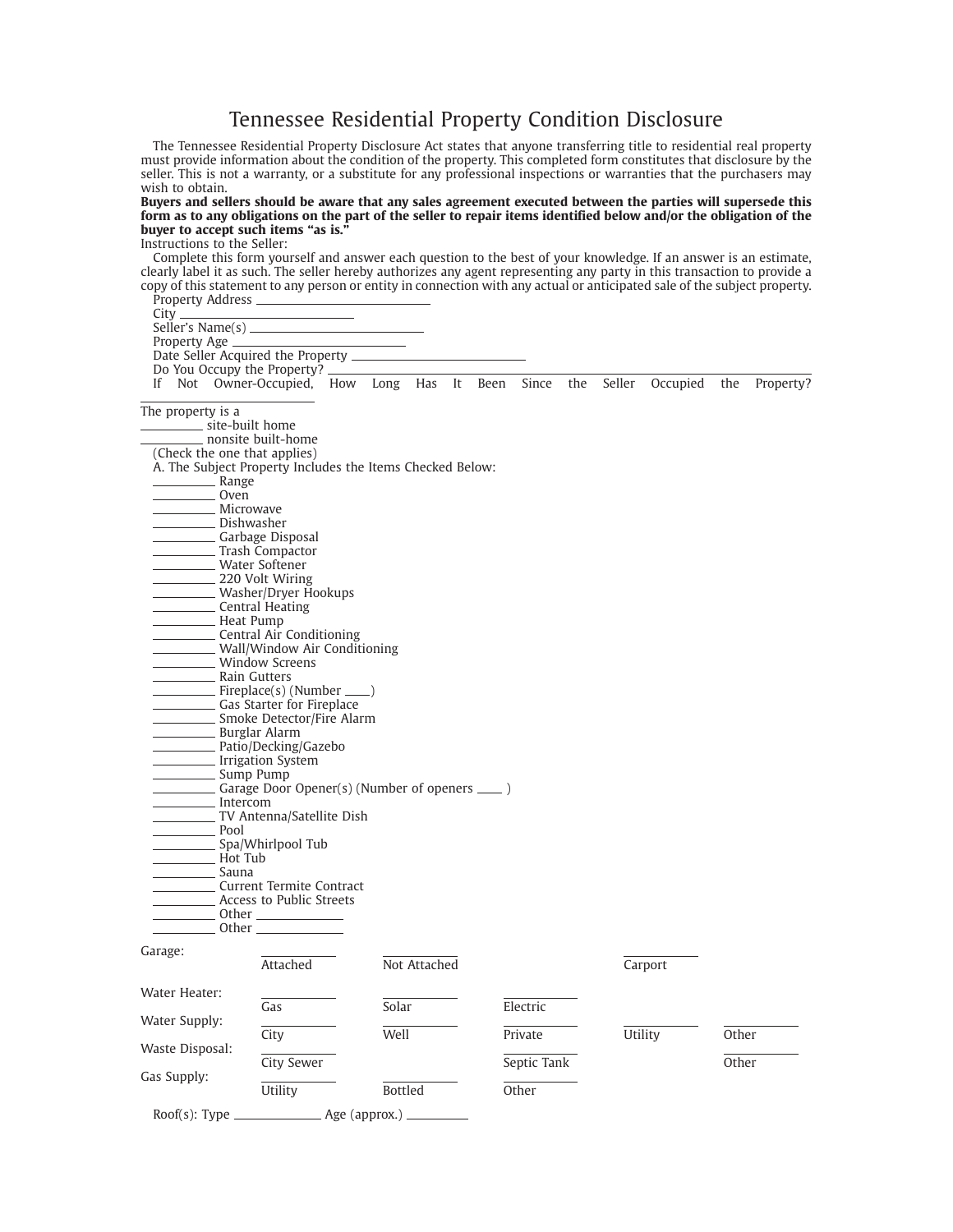| Other Items:                                                                    |     |  |  |
|---------------------------------------------------------------------------------|-----|--|--|
| To the best of your knowledge, are any of the above NOT in operating condition? |     |  |  |
| YES                                                                             | NO. |  |  |

If YES, then describe (attach additional sheets if necessary):

|                       |                                                        | B. Are You (Seller) Aware of Any Defects/Malfunctions in Any of the Following? |                |
|-----------------------|--------------------------------------------------------|--------------------------------------------------------------------------------|----------------|
| <b>Interior Walls</b> | YES                                                    | NO.                                                                            | <b>UNKNOWN</b> |
| Ceilings              | <b>YES</b>                                             | N <sub>O</sub>                                                                 | <b>UNKNOWN</b> |
| <b>Floors</b>         | <b>YES</b>                                             | N <sub>O</sub>                                                                 | <b>UNKNOWN</b> |
| Windows               | <b>YES</b>                                             | N <sub>O</sub>                                                                 | <b>UNKNOWN</b> |
| Doors                 | <b>YES</b>                                             | N <sub>O</sub>                                                                 | <b>UNKNOWN</b> |
| Insulation            | <b>YES</b>                                             | N <sub>O</sub>                                                                 | <b>UNKNOWN</b> |
| Plumbing              | <b>YES</b>                                             | N <sub>O</sub>                                                                 | <b>UNKNOWN</b> |
| Sewer/Septic          | <b>YES</b>                                             | N <sub>O</sub>                                                                 | <b>UNKNOWN</b> |
| Electrical            | <b>YES</b>                                             | N <sub>O</sub>                                                                 | <b>UNKNOWN</b> |
| System                |                                                        |                                                                                |                |
| Exterior              | <b>YES</b>                                             | N <sub>O</sub>                                                                 | <b>UNKNOWN</b> |
| Walls                 |                                                        |                                                                                |                |
| Roof                  | <b>YES</b>                                             | N <sub>O</sub>                                                                 | <b>UNKNOWN</b> |
| <b>Basement</b>       | <b>YES</b>                                             | N <sub>O</sub>                                                                 | <b>UNKNOWN</b> |
| Foundation            | <b>YES</b>                                             | N <sub>O</sub>                                                                 | <b>UNKNOWN</b> |
| Slab                  | <b>YES</b>                                             | N <sub>O</sub>                                                                 | <b>UNKNOWN</b> |
| Driveway              | <b>YES</b>                                             | N <sub>O</sub>                                                                 | <b>UNKNOWN</b> |
| <b>Sidewalks</b>      | <b>YES</b>                                             | N <sub>O</sub>                                                                 | <b>UNKNOWN</b> |
| Central heat-         | <b>YES</b>                                             | N <sub>O</sub>                                                                 | <b>UNKNOWN</b> |
| ing                   |                                                        |                                                                                |                |
| Heat pump             | <b>YES</b>                                             | N <sub>O</sub>                                                                 | <b>UNKNOWN</b> |
| Central air           | <b>YES</b>                                             | N <sub>O</sub>                                                                 | <b>UNKNOWN</b> |
| conditioning          |                                                        |                                                                                |                |
|                       | If any of the above is/are marked YES, please explain: |                                                                                |                |

C. Are You (Seller) Aware of Any of the Following?

1. Substances, materials or products which may be an environmental hazard such as, but not limited to: asbestos, radon gas, lead-based paint, fuel or chemical storage tanks and/or contaminated soil or water on the subject property? YES NO UNKNOWN 2. Features shared in common with adjoining land owners, such as walls, but not limited to, fences, and/or driveways, with joint rights and obligations for use and maintenance?<br>
YES MO UNKNOWN **UNKNOWN** 3. Any authorized changes in roads, drainage or utilities affecting the property, or contiguous to the property? **UNKNOWN** 4. Any changes since the most recent survey of the property was done?<br>YES MO UNKNOWN **UNKNOWN** Most recent survey of the property: \_\_\_\_\_\_\_\_\_\_ (check here if unknown.) 5. Any encroachments, easements, or similar items that may affect your ownership interest in the property? YES NO UNKNOWN 6. Room additions, structural modifications or other alterations or repairs made without necessary permits? YES NO UNKNOWN 7. Room additions, structural modifications or other alterations or repairs not in compliance with building codes? YES NO UNKNOWN 8. Landfill (compacted or otherwise) on the property or any portion thereof? YES NO UNKNOWN 9. Any settling from any cause, or slippage, sliding or other soil problems?<br>YES MO UNKNOWN **UNKNOWN** 10. Flooding, drainage or grading problems?<br>YES NO UNKNOWN **UNKNOWN** 11. Any requirement that flood insurance be maintained on the property?<br>YES MO UNKNOWN NO UNKNOWN 12. Property or structural damage from fire, earthquake, floods or landslides? YES NO UNKNOWN If yes, has such damage been repaired? 13. Any zoning violations, nonconforming uses and/or violations of "setback" requirements? YES NO UNKNOWN 14. Neighborhood noise problems or other nuisances?<br>YES NO UNKNOWN **UNKNOWN** 15. Subdivision and/or deed restrictions or obligations?<br>YES NO UNKNOWN YES NO UNKNOWN 16. A Homeowners Association (HOA) which has any authority over the subject property?<br>YES MO UNKNOWN **I INKNOWN**